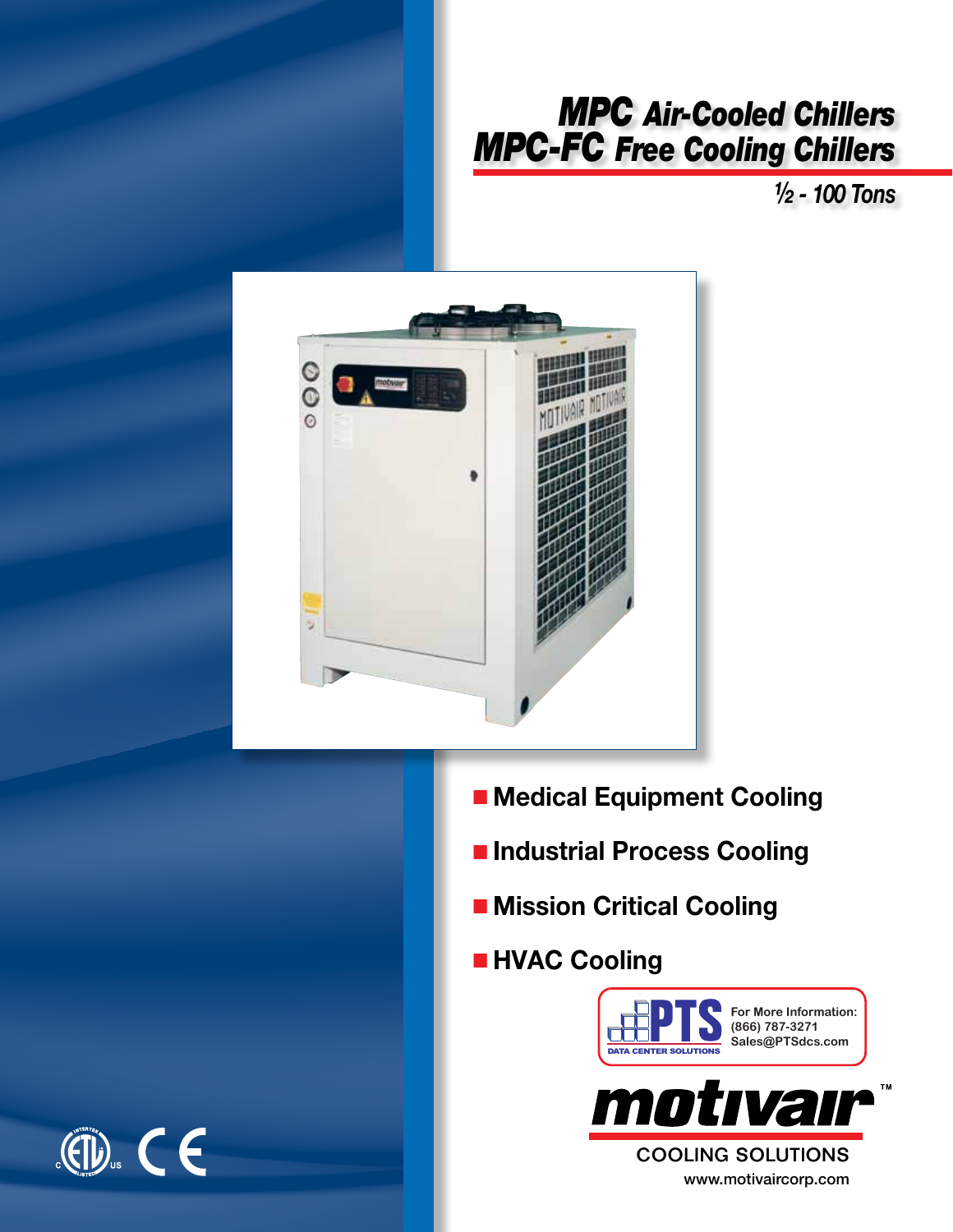

Motivair is a world-class supplier of water chillers for medical equipment cooling, industrial process cooling and specialty HVAC systems. The MPC and MPC-FC chillers offer an unparalleled range of cooling capacities, and available options that allow customers to select a chiller best suited to their needs. Designed with four goals in mind; reliability, efficiency, flexibility and ease of use, the MPC range of water chillers have earned a quality reputation, trusted around the world to provide reliable cooling for critical applications.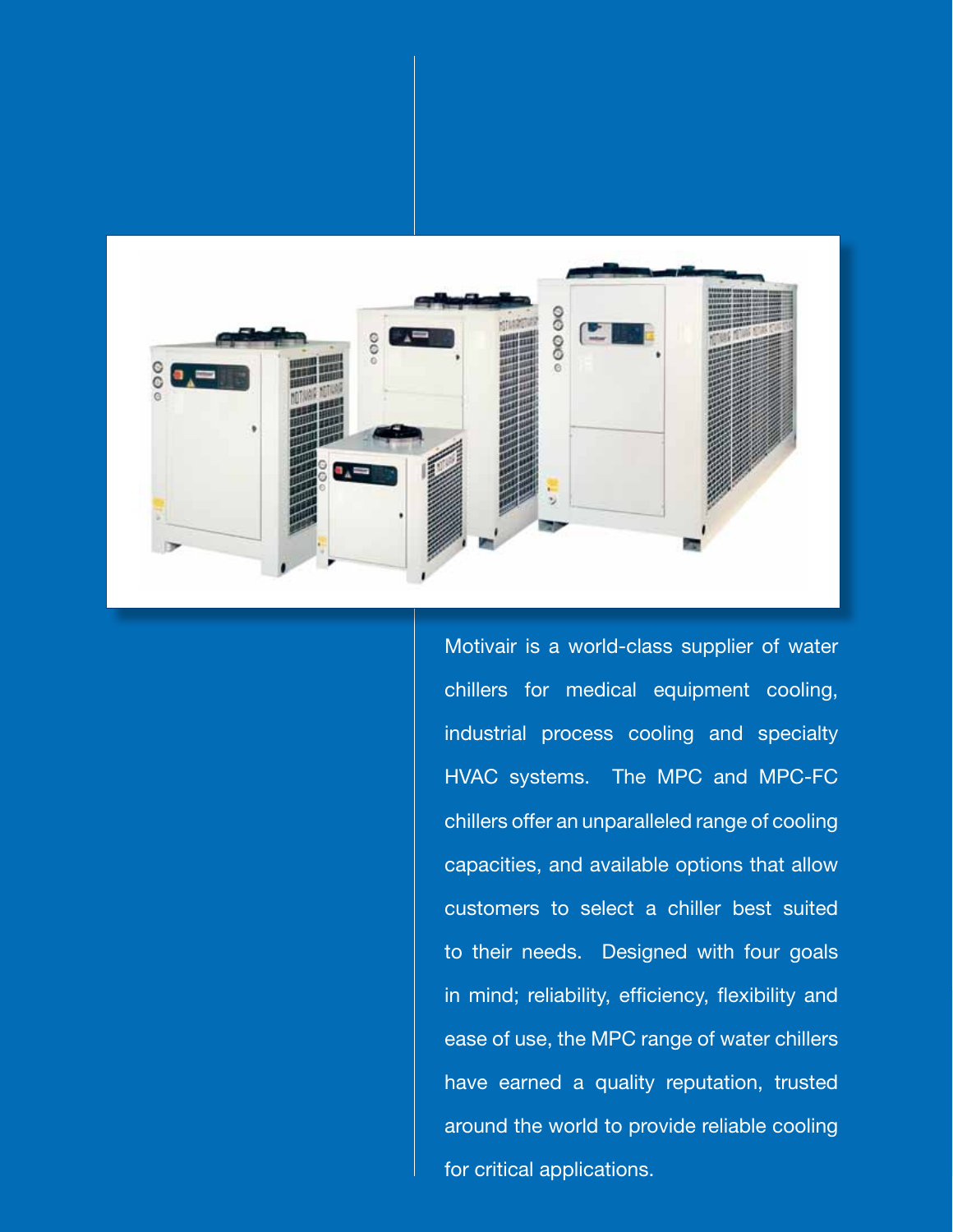## *MPC & MPC-FC Chillers*

#### **Reliability**

The MPC range of chillers is manufactured using the highest quality components. All components must pass a rigorous test cycle before being selected for production use. All fan & pump motors are TEFC or TEAO, and are therefore suitable for outside use. All electrical components are UL and CSA listed. MPC chillers are CE certified, and are also certified by ETL to be in compliance with UL 1995 and CSA C22.2 standards. The combination of innovative design, premium components, and universal certification yields a final product worthy of the most demanding cooling applications.



#### **Flexibility**

Process cooling and HVAC heat loads often change throughout the workday. The MPC range features a unique "CYCLING" design that allows the chiller to adapt automatically to any heat load from zero to 100% of its capacity. This cycling design utilizes a large storage reservoir, to insure close water temperature control regardless of the load, or the load change. The MPC evaporators are NOT immersed in the reservoir, and are therefore readily accessible for service, repair or replacement. The reservoir also acts as a buffer against temporary surge loads. Substantial energy savings can be achieved during low load chiller operation. MPC chillers do not utilize a hot gas bypass valve, common to other chillers, because these valves create an artificial heat load, which requires the chiller to operate when the load is reduced. The unique MPC cycling design also allows it to be used on multiple processes in a single building.



### **Ease of use**

MPC chillers are designed for simplicity and ease of use.

- "Cycling" refrigeration circuit
- $\blacksquare$  Integrated centrifugal circulation pump
- Large internal storage reservoir
- Microprocessor controls
- Integrated Free Cooling Option
- Single point power connection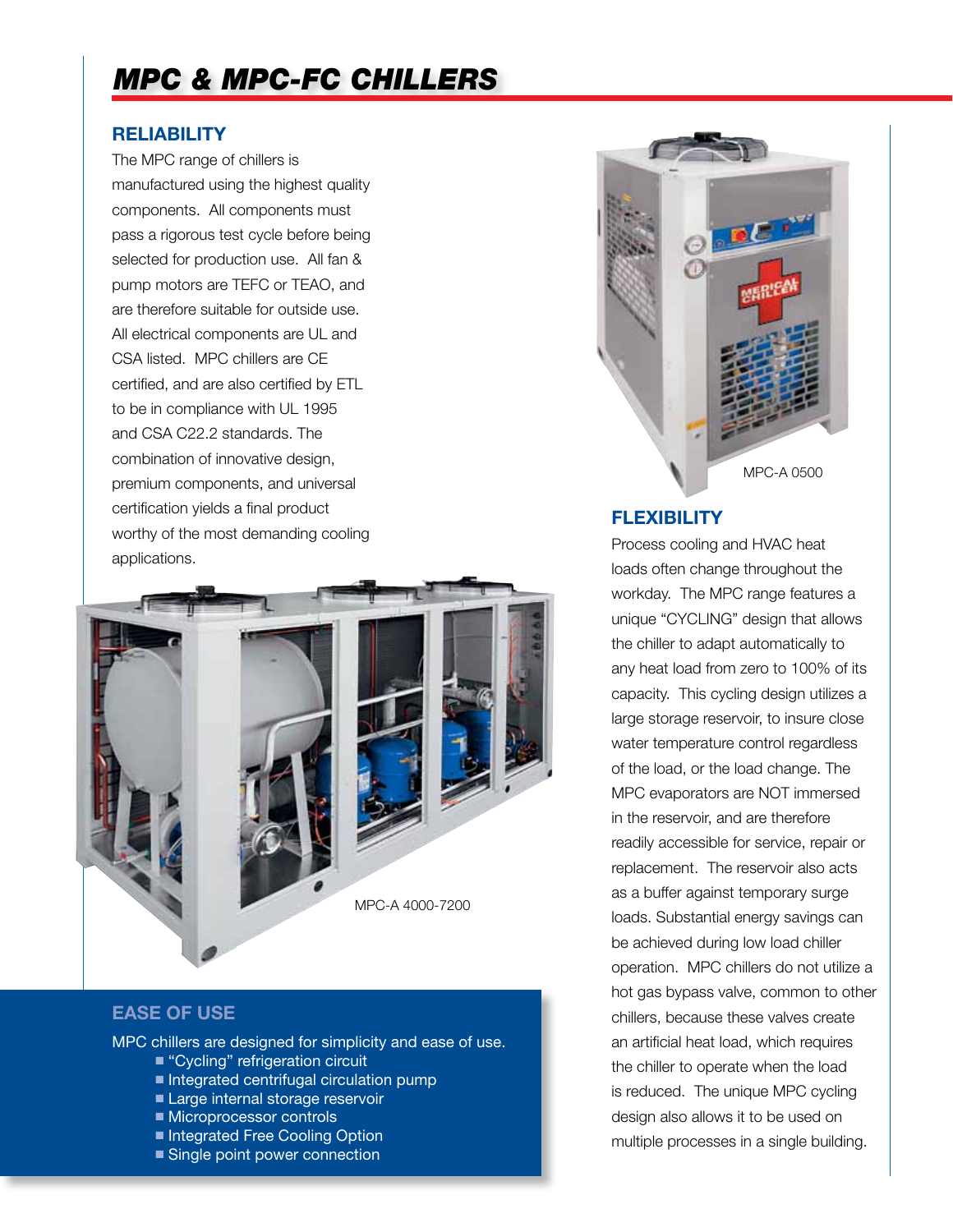## *Industrial and commercial applications*

### **MPC Industrial Water Chillers**

The MPC chillers can be applied to a wide range of industrial and commercial applications. Some common applications for MPC chillers include:

**Oncology Machines MRI Machines CT Scan Machines HVAC IT Rooms Pharmaceutical Mfg. Plastics Processing Printing Processes Hydraulic Cooling Welding Machines Lasers Metal Spraying Food Processing**



#### Dynamic Energy Savings

The Motivair MPC chillers all contain an oversized thermal storage reservoir. This unique feature allows the chiller to cycle its compressor(s) and fan(s) off during reduced process loads, while the pump runs continuously. This will maintain water temperatures within +/- 3°F of set point. Competitive chillers typically use a hot gas by-pass valve to balance the chiller capacity against reduced loads, therefore wasting energy and causing unnecessary wear and tear on the chiller.

#### **Features:**

- R-407C environmental friendly refrigerant
- $\blacksquare$  High efficiency, stainless steel, brazed plate evaporators
- Stainless steel, centrifugal circulation pumps with close-coupled TEFC motors
- Oversized thermal storage reservoirs rated for 45 PSIG with fill, drain & vent ports
- Powerful, easy to use, non-proprietary microprocessors -"plug & play"
- $\blacksquare$  Heavier frame construction greater resistance to shipping, handling & operation abuse.
- $\blacksquare$  Standard weatherproof enclosures on all models 5 tons and above.
- Removable access panels for easy service & maintenance
- Standard high-pressure and low-pressure refrigeration gauges 5 tons and above.
- Adjustable low pressure and fan pressure switches for flexibility in operation.
- Rotalock valves, liquid line solenoid valve & liquid receiver standard on larger models.

#### **Options:**

- **n** Integrated Free Cooling
- 100% non-ferrous water circuit
- Laser (+/- 1 $\degree$ F) temperature controls  $\Box$  Centrifugal fans
- **High-pressure pump**
- **Duplex pump package**
- **Low ambient package**
- $\blacksquare$  High ambient package
- $\blacksquare$  Castors for portability
- 
- n R-134A, R-410C, R-404A, R-507
- $\blacksquare$  Remote control panel

#### Refrigeration Compressors

- **Premium Maneurop compressors are standard on all** models above MPC 0010
- 100% gas cooled compressor motor windings
- $\blacksquare$  Resistant to liquid slugging
- $\blacksquare$  Stronger mechanical construction allows maximum compression ratio of 12:1
- **Low noise operation**
- $\blacksquare$  Superior anti-vibration mountings protect compressor & refrigerant piping
- 2 compressors in MPC 2200-3500; 4 compressors & dual circuits in MPC 4000 through 9000.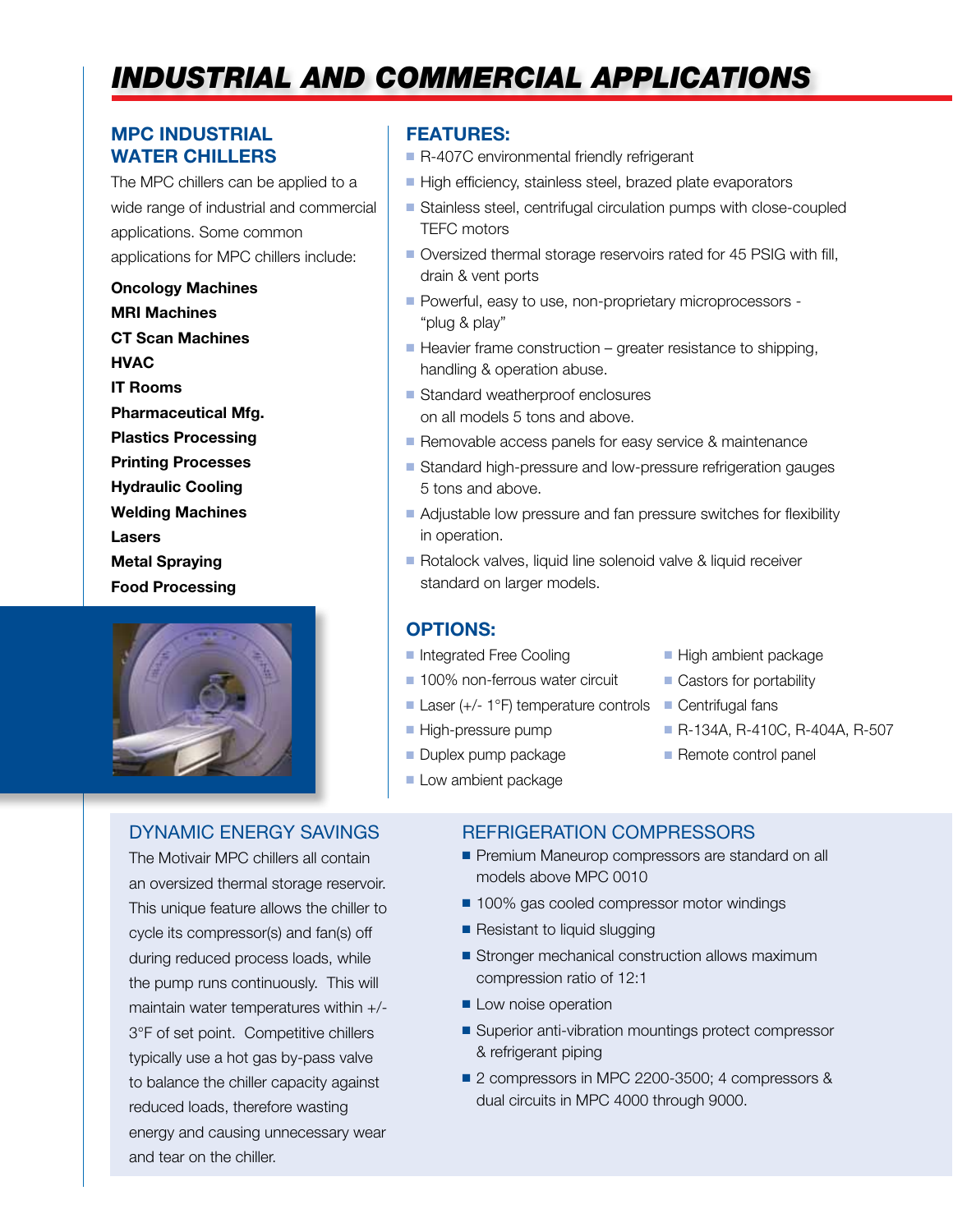## *MPC-FC Integrated "Free-Cooling"*

## **The Ultimate Solution For Optimal Energy Savings**

The Motivair MPC-FC chillers with "Free-Cooling" capability are designed to provide the owner with optimal performance, year round, in varying ambient temperatures. This "Free-Cooling" option, available on models MPC 0800-9000 is supplied complete with pump and storage reservoir, "Free-Cooling" coil and the PCO3 advanced PLC control package – a unique single package for year-round energy savings.

The refrigeration plant is designed to cool the designated heat load during the highest summer temperatures. When ambient temperatures fall overnight or during cooler seasonal weather, the integrated "Free-Cooling" system is automatically activated. The system operates by directing the return chilled glycol through the "Free-Cooling" coil, before it enters the evaporator. This is achieved via an automatic motorized valve, controlled by the PLC, whenever the ambient falls below the return chilled glycol temperature set point. The glycol is either partially or completely cooled in the "Free-Cooling" coil for maximum energy savings. As a result, less mechanical refrigeration is required to achieve the chilled glycol set point, and the refrigeration compressors are cycled off by the PLC, which continuously monitors the system.

Energy savings in areas with cooler winter months are substantial. Wear and tear on chiller components is dramatically reduced, due to fewer running hours during winter months. Automatic switching between mechanical cooling and "Free-Cooling" allows for optimal performance year round. As a general rule of thumb, "Free-Cooling" savings *more than pay for the initial investment in the first year of operation!*

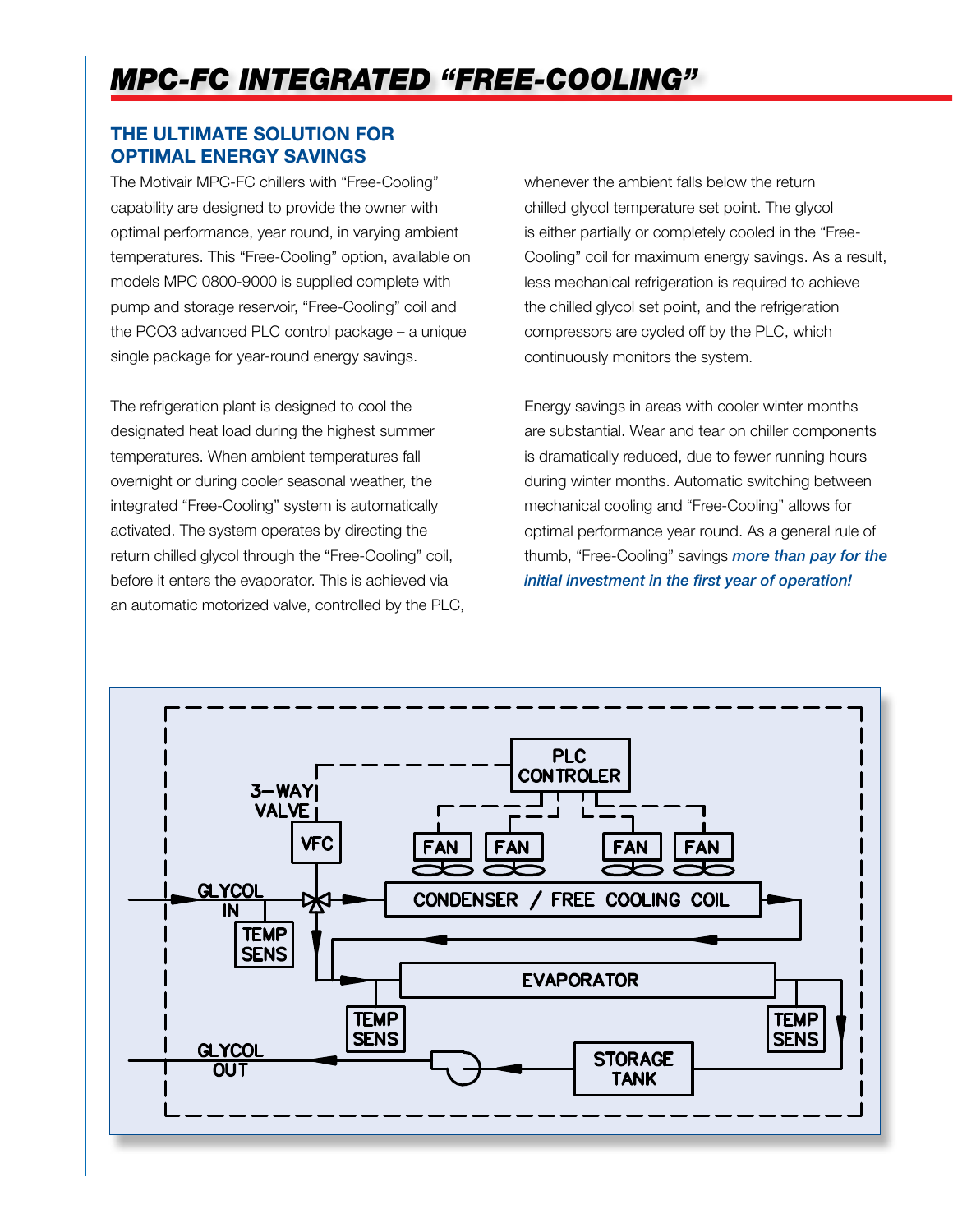## *Take control of your MPC Chiller...*

### the microprocessor

The standard Motivair microprocessor controller is a very powerful, yet userfriendly device. It offers a wide range of standard controls and alarms to suit any chiller application. It can control up to 4 stages of cooling in the chiller. Optional communication features include a serial card connection to a remote PC and a full-feature, remote wall-mounting controller, connected via an RS485 cable up to 500 feet away. For those applications requiring up to 8 cooling stages, and/or a higher level of remote communication, the PC03 advanced PLC system is available from the MPC 2200 and above.



changed without tools.

PC03 Display

| <b>MPC model</b> | <b>Standard</b> | <b>Optional</b>  |
|------------------|-----------------|------------------|
| MPC 0005-0010    | $XR-10C$        | N/A              |
| MPC 0150-0300    | $XR-10C$        | Micro            |
| MPC 0500-1500    | Micro II        | N/A              |
| MPC 2200-9000    | Micro II        | PC <sub>03</sub> |

| <b>Standard Features and Alarms</b>            | <b>XR-10C</b> | <b>Micro</b>    | <b>PC03</b> |
|------------------------------------------------|---------------|-----------------|-------------|
| Highly visible digital display                 | X             | X               | X           |
| Multi-character LCD display                    |               |                 | X           |
| Remote start/stop relay                        |               | X               | X           |
| General alarm relay                            |               | X               | X           |
| Supply water temp. display                     | X             | X               | X           |
| Return water temp. display                     |               | $\times$        | X           |
| Adjustable water set point                     | X             | X               | X           |
| Adjustable alarm set points                    | X             | X               | X           |
| °F/°C adjustable                               | X             | X               | X           |
| Manual alarm reset                             | X             | X               | X           |
| High refrigeration pressure alarm              |               | $\times$        | X           |
| Low refrigeration pressure alarm               |               | X               | X           |
| Freeze alarm                                   | X             | $\times$        | X           |
| Irregular voltage alarm                        |               | X               | X           |
| High water temperature alarm                   | X             | X               | X           |
| Low water temperature alarm                    | X             | X               | X           |
| Adjustable anti-compressor short cycle feature |               | X               | X           |
| Low water/glycol flow alarm                    |               | $\times$        | X           |
| Compressor failure alarm                       |               | X               | X           |
| RS 232/RS 485 communication                    |               | consult factory | X           |
| Ethernet communication                         |               |                 | X           |
| LON, BACNET, MODBUS communication              |               | consult factory | X           |
| Optional remote wall mount controller          |               | X               | X           |



Wall Mount Controller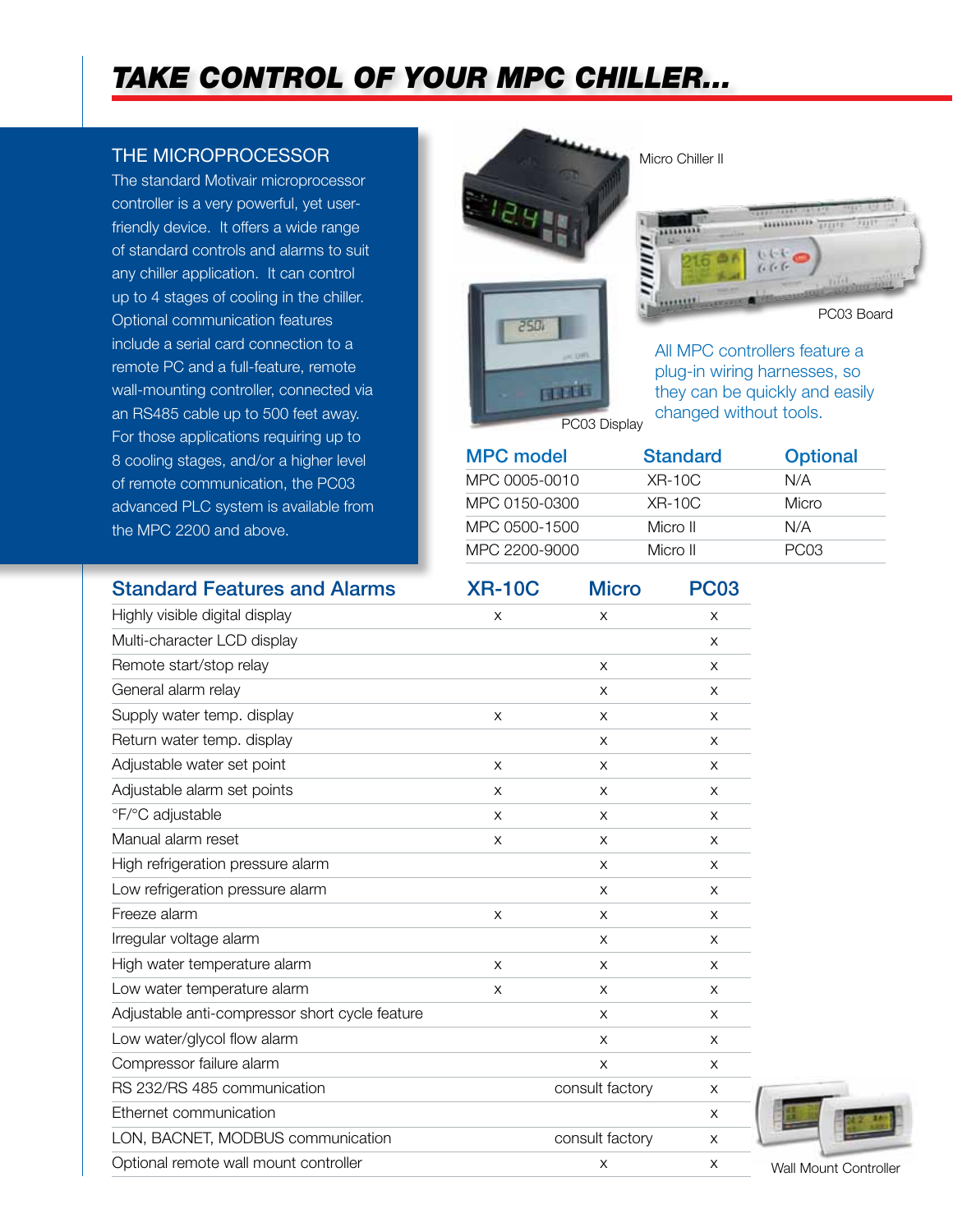### **MPC specifications**

| <b>AIR-COOLED</b>             | <b>MPC-A</b>     | 0005         | 0010           | 0150           | 0200           | 0300         | 0500           | 0800           | 1000           | 1200           | 1500           | 2200           | 3000           | 3500           | 4000            | 5000           | 6000           | 7200            | 8000           | 8500           | 9000              |
|-------------------------------|------------------|--------------|----------------|----------------|----------------|--------------|----------------|----------------|----------------|----------------|----------------|----------------|----------------|----------------|-----------------|----------------|----------------|-----------------|----------------|----------------|-------------------|
| Capacity (1)                  | <b>BTU/h</b>     | 6,826        | 10,239         | 15,700         | 23,720         | 31,741       | 51,878         | 83,619         | 101,707        | 129,933        | 150,104        | 196,145        | 261,095        | 288,399        | 333,416         | 395,908        | 529,015        | 587,036         | 798,461        | 977,851        | 1,174,828         |
| Current (Full Load Amps)      | <b>FLA</b>       | 6.3          | 10.7           | 5.9            | 7.5            | 10.1         | 13.1           | 19.3           | 21.3           | 23.7           | 26.7           | 40.7           | 51.8           | 57.8           | 73.4            | 79.3           | 99.1           | 111.1           | 148            | 174            | 206               |
| <b>Axial Fans</b>             | Qty.             | $\mathbf{1}$ | $\mathbf{1}$   | 1              | $\mathbf{1}$   | $\mathbf{1}$ | $\mathbf{1}$   | $\overline{2}$ | $\overline{2}$ | $\overline{c}$ | $\overline{c}$ | 3              | $\overline{2}$ | $\overline{c}$ | 3               | 3              | 4              | $\overline{4}$  | 5              | 5              | 5                 |
|                               | Total HP         | 0.1          | 0.1            | 0.4            | 0.4            | 1.0          | 1.2            | 2.0            | 2.4            | 2.4            | 2.4            | 3.6            | 5.6            | 5.6            | 8.4             | 8.4            | 11.3           | 11.3            | 14.1           | 14.1           | 14.1              |
|                               | <b>Total CFM</b> | 824          | 765            | 2.178          | 1,942          | 2.943        | 4,415          | 7.063          | 6,887          | 8,005          | 7,652          | 13,508         | 18,011         | 18,011         | 29,136          | 28,253         | 37,082         | 35,316          | 77,000         | 77,000         | 77,000            |
| Sound Pressure (4)            | dBA              | 58           | 58             | 62.7           | 61.3           | 64.8         | 69.5           | 68.6           | 68.6           | 71.8           | 71.4           | 72.7           | 72.2           | 71.6           | 72.3            | 72.3           | 75.1           | 74.5            | 66.8           | 67.1           | 68.6              |
| Net Weight (Shipping)         | Lbs.             | 220          | 242            | 385            | 396            | 396          | 616            | 858            | 880            | 902            | 924            | 1,562          | 1,760          | 1,793          | 2,640           | 2.860          | 2,970          | 2,970           | 5,031          | 5,120          | 5,185             |
| Net Weight (Operating)        | Lbs              | 330          | 352            | 539            | 550            | 550          | 814            | 1,562          | 1,584          | 1,606          | 1,628          | 2,475          | 2,673          | 2,706          | 4,290           | 4,400          | 4,620          | 4,620           | 6,905          | 6,993          | 7,210             |
| <b>WATER-COOLED</b>           | <b>MPC-W</b>     | N/A          | <b>N/A</b>     | 150            | 200            | 300          | 500            | 800            | 1000           | 1200           | 1500           | 2200           | 3000           | 3500           | <b>CF</b>       | <b>CF</b>      | <b>CF</b>      | <b>CF</b>       | <b>CF</b>      | <b>CF</b>      | <b>CF</b>         |
| Capacity (2)                  | <b>BTU/h</b>     | N/A          | N/A            | 16,956         | 25,618         | 34,280       | 56,028         | 90,308         | 109,844        | 140,328        | 162,112        | 211,837        | 281,982        | 311,470        | <b>CF</b>       | <b>CF</b>      | <b>CF</b>      | <b>CF</b>       | <b>CF</b>      | <b>CF</b>      | <b>CF</b>         |
| Current                       | <b>FLA</b>       | N/A          | N/A            | 5.5            | $\overline{7}$ | 9.5          | 12.5           | 16.8           | 18.8           | 21.2           | 24.2           | 36.2           | 44.2           | 50.2           | <b>CF</b>       | <b>CF</b>      | <b>CF</b>      | <b>CF</b>       | <b>CF</b>      | <b>CF</b>      | <b>CF</b>         |
| Condenser Water @ 85°F        | <b>GPM</b>       | N/A          | N/A            | 3              | 4              | 6            | $\,8\,$        | 12             | 16             | 19             | 23             | 31             | 38             | 44             | <b>CF</b>       | <b>CF</b>      | <b>CF</b>      | <b>CF</b>       | <b>CF</b>      | <b>CF</b>      | <b>CF</b>         |
| <b>Net Weight</b>             | $L$ bs.          | N/A          | N/A            | 520            | 540            | 540          | 801            | 1.522          | 1.554          | 1.598          | 1.603          | 2.465          | 2.651          | 2.696          | CF              | <b>CF</b>      | <b>CF</b>      | CF              | CF             | <b>CF</b>      | CF                |
| <b>FREE-COOLING OPTION*</b>   | <b>MPC - FC</b>  |              |                |                |                |              |                | 0800           | 1000           | 1200           | 1500           | 2200           | 3000           | 3500           | 4000            | 5000           | 6000           | 7200            | 8000           | 8500           | 9000              |
| Cooling Capacity (1)          | <b>BTU/h</b>     | N/A          | N/A            | N/A            | N/A            | N/A          | N/A            | 83.619         | 101.707        | 129,933        | 150.104        | 196.145        | 261.095        | 288.399        | 333,416 395,908 |                | 529.015        | 587.036 798.461 |                |                | 977.851 1.174.828 |
| 100% Free Cooling Ambient     | °F               | N/A          | N/A            | N/A            | N/A            | N/A          | N/A            | 30             | 30             | 29             | 27             | 30             | 29             | 26             | 29              | 28             | 26             | 22              | 21             | 18             | 14                |
| Net Weight (Shipping)         | <b>Inches</b>    | N/A          | N/A            | N/A            | N/A            | N/A          | N/A            | 1.540          | 1,562          | 1,628          | 1,716          | 2,640          | 2,860          | 2,970          | 3,960           | 40,70          | 4,180          | 4,290           | 5,181          | 5,270          | 5,335             |
| Net Weight (Operating)        | <b>Inches</b>    | N/A          | N/A            | N/A            | N/A            | N/A          | N/A            | 2.398          | 2.420          | 2.530          | 2.640          | 4.290          | 4.400          | 4.620          | 5.280           | 5.500          | 5.720          | 5.830           | 7.055          | 7.143          | 7,210             |
| Compressor                    |                  | $\mathbf{1}$ |                | 1              |                |              | $\mathbf{1}$   | $\mathbf{1}$   | $\mathbf{1}$   | 1              | $\mathbf{1}$   | $\overline{2}$ | $\overline{2}$ | $\overline{c}$ | $\overline{4}$  | $\overline{4}$ | 4              | 4               | $\overline{4}$ | $\overline{4}$ | $\overline{4}$    |
| <b>Refrigeration Circuits</b> | Qty.             | $\mathbf{1}$ |                | 1              |                |              | $\mathbf{1}$   | $\mathbf{1}$   | $\mathbf{1}$   | 1              | $\mathbf{1}$   |                |                | 1              | $\overline{2}$  | $\overline{2}$ | $\overline{2}$ | $\overline{2}$  | $\overline{2}$ | $\overline{2}$ | $\overline{2}$    |
| <b>Electrical Supply</b>      | V/P/Hz           |              | 230/1/60       |                |                |              |                |                |                |                |                | 460/3/60       |                |                |                 |                |                |                 |                |                |                   |
| <b>Tank Capacity</b>          | Gallons          | 11           | 11             | 18             | 18             | 18           | 18             | 78             | 78             | 78             | 78             | 101            | 101            | 101            | 101             | 130            | 130            | 130             | 130            | 130            | 130               |
| <b>Standard Pump</b>          | HP               | 1            |                | $\overline{2}$ | $\overline{2}$ | $\mathbf{2}$ | $\overline{c}$ | 2.5            | 2.5            | 2.5            | 2.5            | $\overline{4}$ | $\overline{4}$ | 4              | 5               | 5              | 5              | 5               | 10             | 10             | 12                |
| <b>Nominal Flow</b>           | <b>GPM</b>       | 1            | $\overline{2}$ | 3              | 5              | 6            | 10             | 17             | 20             | 26             | 30             | 39             | 52             | 58             | 67              | 79             | 106            | 117             | 202            | 248            | 299               |
| <b>Available Head</b>         | PSI              | 47           | 45             | 44             | 43             | 42           | 39             | 43             | 38             | 31             | 33             | 34             | 31             | 30             | 43              | 39             | 37             | 33              | 33             | 25             | 24                |
| <b>DIMENSIONS</b>             |                  |              |                |                |                |              |                |                |                |                |                |                |                |                |                 |                |                |                 |                |                |                   |
| <b>MPC-A &amp; MPC-W</b>      | Length           | 24           | 24             | 32             | 32             | 32           | 36             | 63             | 63             | 63             | 63             | 87             | 87             | 87             | 130             | 130            | 130            | 130             | 199            | 199            | 199               |
|                               | Width            | 20           | 20             | 26             | 26             | 26           | 30             | 34             | 34             | 34             | 34             | 40             | 40             | 40             | 52              | 52             | 52             | 52              | 52             | 52             | 52                |
|                               | Height           | 42           | 42             | 47             | 47             | 47           | 57             | 58             | 58             | 58             | 58             | 78             | 78             | 78             | 81              | 81             | 81             | 81              | 81             | 81             | 81                |
| <b>MPC-FC</b>                 | Length           | N/A          | N/A            | N/A            | N/A            | N/A          | N/A            | 87             | 87             | 87             | 87             | 130            | 130            | 130            | 199             | 199            | 199            | 199             | 239            | 239            | 239               |
|                               | Width            | N/A          | N/A            | N/A            | N/A            | N/A          | N/A            | 40             | 40             | 40             | 40             | 52             | 52             | 52             | 52              | 52             | 52             | 52              | 43             | 43             | 43                |
|                               | Height           | <b>N/A</b>   | <b>N/A</b>     | N/A            | N/A            | <b>N/A</b>   | <b>N/A</b>     | 78             | 78             | 78             | 78             | 81             | 81             | 81             | 81              | 81             | 81             | 81              | 81             | 81             | 81                |
| MPC-A, MPC-W Connections NPT  |                  | $1/2$ "      | 1/2"           | 1"             | 1"             | 1"           | 1"             | 11/4           | 11/4           | 11/4'          | 11/4"          | 2"             | 2"             | 2"             | 2.5"            | 2.5"           | 2.5"           | 2.5"            | 5"             | 5"             | 5"                |
| <b>MPC-FC Connections</b>     | <b>NPT</b>       | N/A          | N/A            | <b>N/A</b>     | <b>N/A</b>     | N/A          | N/A            | 11/4"          | 11/4'          | 11/4"          | 11/4           | 2"             | 2"             | 2"             | 2.5"            | 2.5"           | 2.5"           | 2.5"            | 5"             | 5"             | 5"                |

\* Capacity changes with operating conditions - Consult Motivair for assistance \*\* Consult factory for Free Cooling Dimensions

**Notes** (1) Air-cooled rating for 55F EWT; 45F LWT; 95F ambient temperature (2) Water-cooled rating for 55F EWT; 45F LWT; 85F condenser cooling water (3) Allow for piping losses when calculating cooling capacity (4) Measurement taken in open field, 10 feet away from chiller

## **MPC capacity correction chart**

| <b>Capacity Correction Factors (cf)</b> |          |      |      |      | (Multiply catalog capacities by correction factors) |      |          |  |  |  |  |  |
|-----------------------------------------|----------|------|------|------|-----------------------------------------------------|------|----------|--|--|--|--|--|
| Chilled Water Temp. (°F)                | 23       | 32   | 40   | 45   | 50                                                  | 60   |          |  |  |  |  |  |
| cf1 °F                                  | 0.63     | 0.77 | 0.93 |      | 1.1                                                 | 1.2  | 1.3      |  |  |  |  |  |
| Ambient Temp. (°F)                      | 85       | 90   | 95   | 100  | Consult Motivair                                    |      |          |  |  |  |  |  |
| $cf2$ °F (MPC-A)                        | 1.06     | 1.03 |      | 0.96 |                                                     |      |          |  |  |  |  |  |
| Condenser Water temp. (°F)              | 75       | 80   | 85   | 90   | 95                                                  | 105  |          |  |  |  |  |  |
| $cf3$ °F (MPC-W)                        | 1.06     | 1.03 |      | 0.96 | 0.93                                                | 0.9  | 0.87     |  |  |  |  |  |
| Glycol % (by weight)                    | $\Omega$ | 10   | 20   | 30   | 40                                                  | 50   | Consult  |  |  |  |  |  |
| Cf4                                     |          | 0.99 | 0.98 | 0.97 | 0.96                                                | 0.94 | Motivair |  |  |  |  |  |